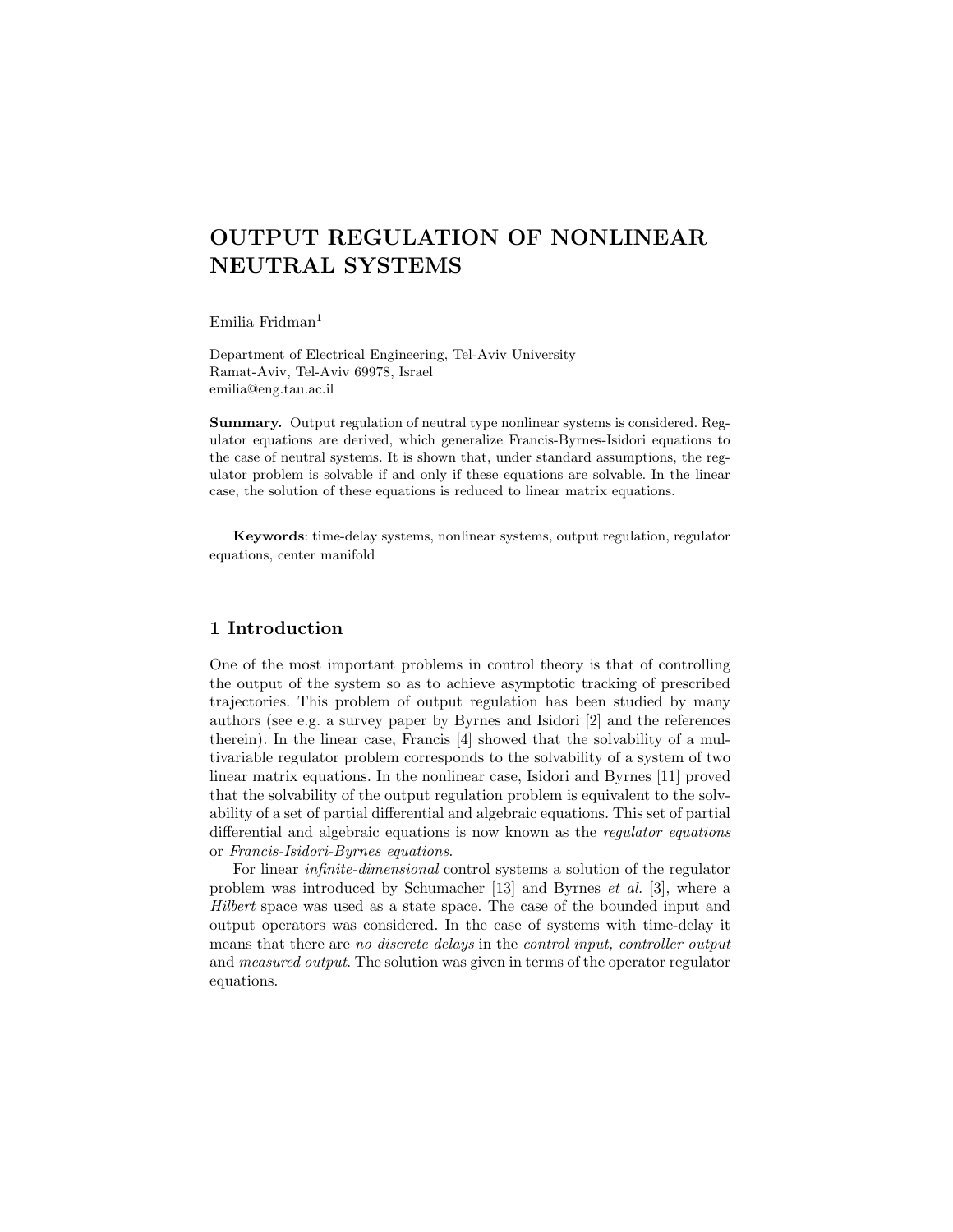The solution of the output regulation problem for retarded type systems was obtained recently in [6], where a *Banach* space was used as a state-space. In the present paper we generalize the results of [6] to the neutral type case. Our solution is based on the application of the center manifold theory. The existence, smoothness and the attractiveness of the center manifold for neutral type systems were proved by Hale [8] (see also [9], chapter 10.2). A partial differential equation for the function, determining the center manifold for such system was derived in [14], [5], [1]. In the present paper, we consider output regulation of nonlinear systems with state, controller output and measured *output delays.* As for the systems of retarded type  $[6]$ , the problem is solvable iff certain regulator equations are solvable. These equations consist of partial differential equations for a center manifold of the closed-loop neutral system and of an algebraic equation. In the linear case the solution of these equations is reduced to linear matrix equations.

**Notations.**  $R^m$  is the Euclidean space with the norm  $|\cdot|$  and  $C^m[a, b]$  is the Banach space of continuous functions  $\phi : [a, b] \to R^m$  with the supremum norm  $|| \cdot ||$ .

A function  $f: X \to Y$ , where X and Y are Banach spaces, is a  $C<sup>k</sup>$  function if it has  $k$  continuous Frechet derivatives.

Denote by  $x_t(\theta) = x(t + \theta)$   $(\theta \in [-h, 0])$ .

 $L_2([-h, 0], R^n)$  is the Hilbert space of square integrable  $R^n$  valued functions with the corresponding norm.

 $W^{1,2}([-h, 0], R^n)$  is the Sobolev space of absolutely continuous  $R^n$  valued functions on  $[-h, 0]$  with square integrable derivatives.

The transpose of a matrix  $M$  is written  $M'$ .

# 2 Problem Formulation

We consider a nonlinear system modelled by equations of the form

$$
\frac{d}{dt}Dx_t = f(x_t, u(t), w(t)), \quad e(t) = g(x_t, w(t))
$$
\n(1a,b)

where  $x(\theta) = \phi(\theta), \theta \in [-h, 0]$ , with state  $x(t) \in R^n$ , initial function  $\phi \in C^{n}[-h, 0],$  control input  $u(t) \in R^{m}$ , exogenous input  $w(t) \in R^{r}$  and tracking error  $e(t) \in R^p$ . The linear bounded operator  $D: C^n[-h, 0] \to R^n$  is represented in the form of Stieltjes integral [9]:

$$
D\phi = \phi(0) - \int_{-h}^{0} d[\xi(\theta)]\phi(\theta),
$$

with  $n \times n$ -matrix function  $\xi$  of bounded variations.

We assume

 $H<sub>0</sub>$ : The following conditions hold:

- (i)  $\xi$  is nonatomic at zero, i.e.  $Var_{[-s,0]} \xi(\cdot) \to 0$  for  $t \to 0$ ;
- (ii) D is the stable operator, i.e. the equation  $Dx_t = 0$  is asymptotically stable.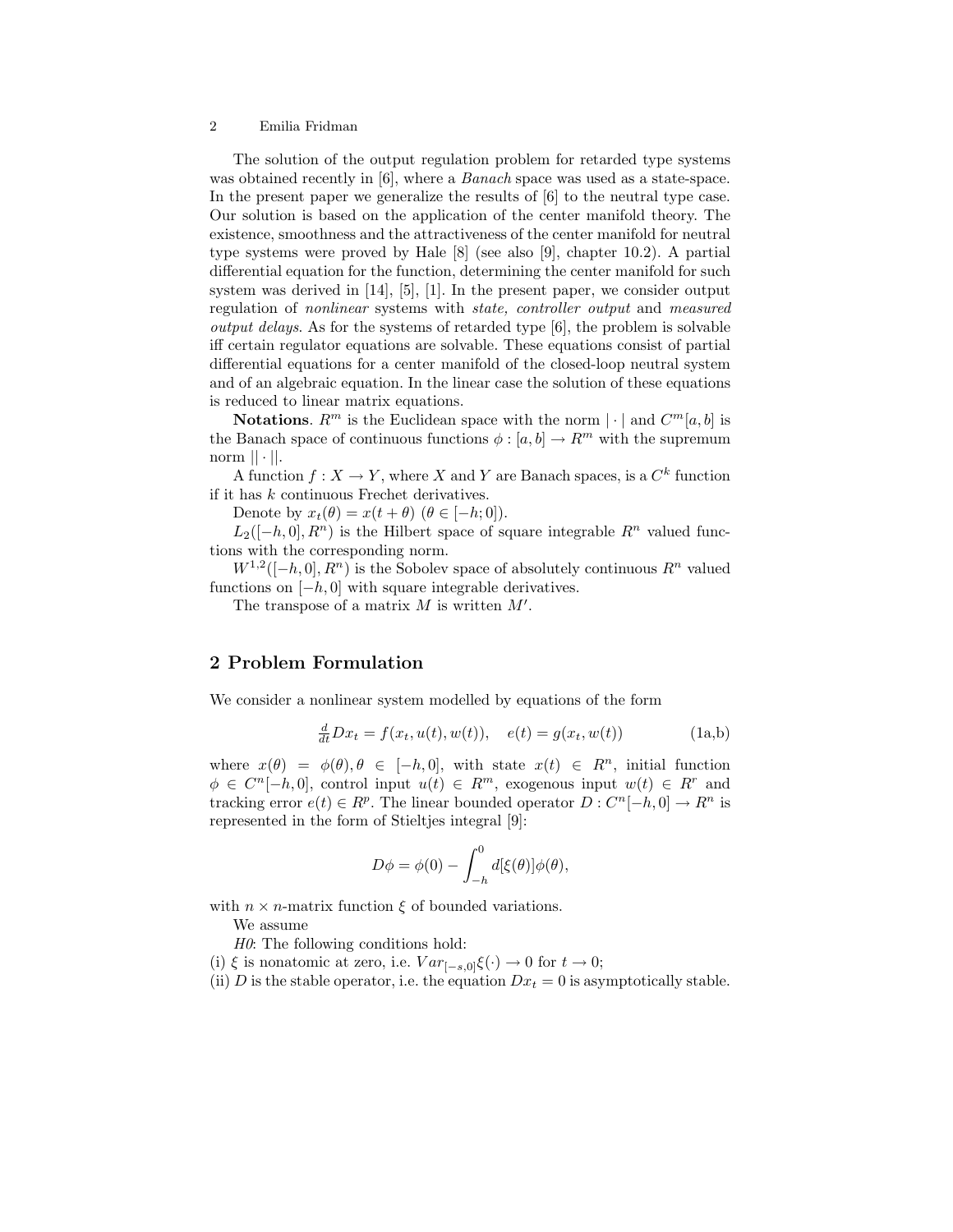The exogenous input is generated by an autonomous dynamical system of the form

$$
\dot{w}(t) = s(w(t))\tag{2}
$$

The functions  $f: V \to R^n$ ,  $s: W \to R^r$ ,  $g: Y \to R^p$  are smooth (i.e.  $C^{\infty}$ ) mappings, where  $V \subset C^{n}[-h,0] \times R^{m} \times R^{r}$ ,  $W \subset R^{r}$ ,  $Y \subset C^{n}[-h,0] \times R^{r}$ are some neighborhoods of the origin of the corresponding spaces. We assume that  $f(0, 0, 0) = 0$ ,  $s(0) = 0$ ,  $g(0, 0) = 0$ . Thus, for  $u = 0$ , the system (1a) has an equilibrium state  $(x, w) = (0, 0)$  with zero error (1b).

A solution of (1) with initial value  $x_0 \in C<sup>n</sup>[-h, 0]$  is a continuous function taking  $[-h, A), A > 0$  into  $R^n$  such that  $D(x_t)$  is continuously differentiable and satisfies (1) for  $t \in (0, A)$ . Assumption H0 (i) guarantees the existence and the uniqueness of the solution to initial value problem for  $(1)$ , where  $u(t)$ and  $w(t)$  are continuous functions [9]. Assumption H0 (ii) guarantees that the characteristic equation corresponding to the linear system

$$
\frac{d}{dt}Dx_t = Lx_t,
$$

where  $L: C^{n}[-h, 0] \to R^{n}$  is a linear bounded operator, has a finite number of roots with nonnegative real part.

We consider both, a state-feedback and an error-feedback regulator problems.

Problem 1 (State-Feedback Regulator Problem): Find a state-feedback control law

$$
u(t) = \alpha(x_t, w(t)),\tag{3}
$$

where  $\alpha: Y \to R^m$  is a  $C^k (k \geq 2)$  function and  $\alpha(0,0) = 0$  such that : 1a) the equilibrium  $x(t) \equiv 0$  of

$$
\frac{d}{dt}Dx_t = f(x_t, \alpha(x_t, 0), 0),
$$

is exponentially stable;

1b) there exists a neighborhood  $Y \subset C^{n}[-h, 0] \times W$  of the origin such that, the solution of the closed-loop system

$$
\frac{d}{dt}Dx_t = f(x_t, \alpha(x_t, w(t)), w(t)), \quad \dot{w}(t) = s(w(t))
$$
\n(4)

satisfies

$$
\lim_{t \to \infty} g(x_t, w(t)) = 0.
$$
\n(5)

Problem 2 (Error-Feedback Regulator Problem): Find an error-feedback controller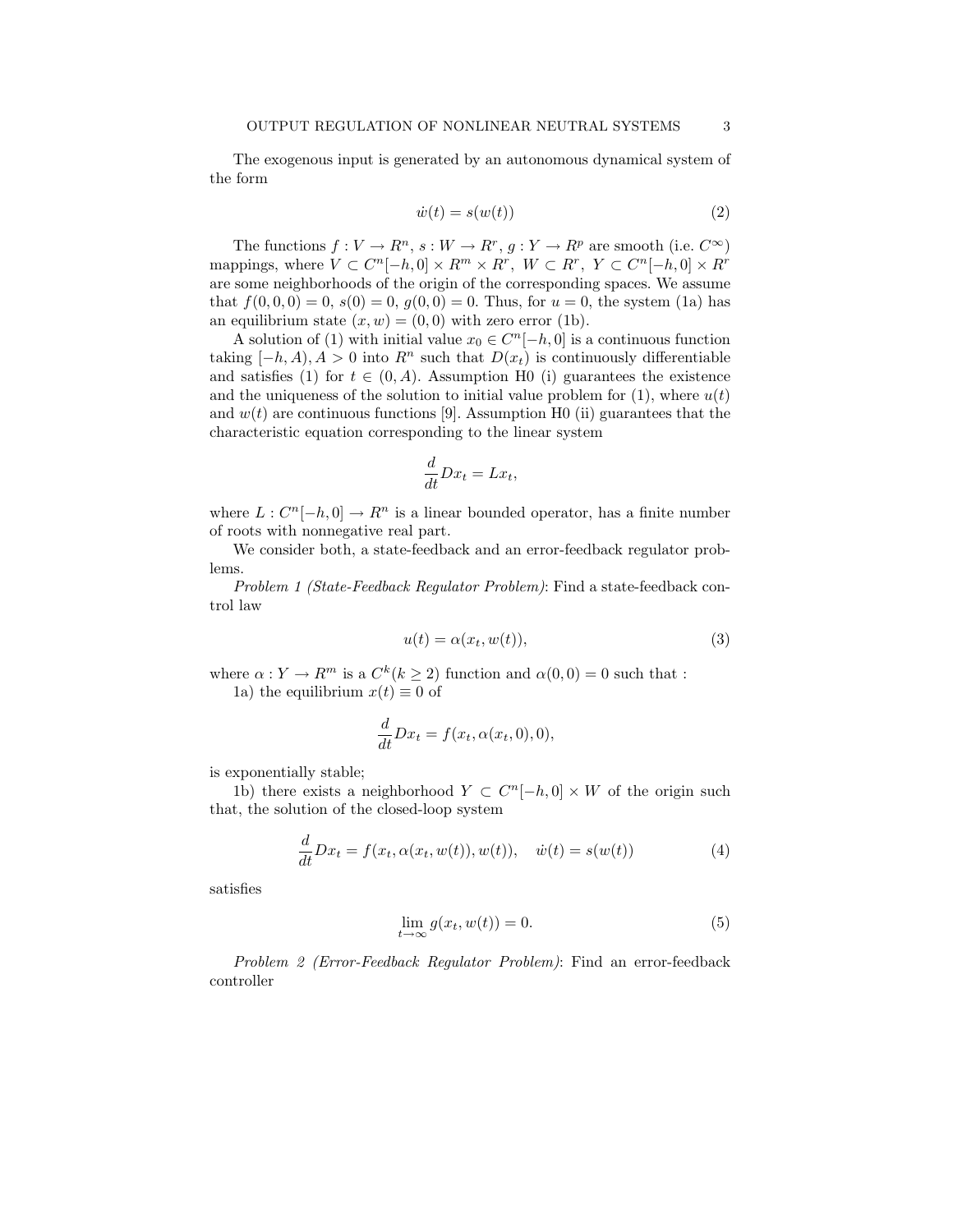$$
u = \Theta(z_t), \quad \frac{d}{dt}\bar{D}z_t = \eta(z_t, e(t)), \quad z(t) \in R^\nu \tag{6}
$$

with  $C^k$  functions  $\eta: Z_0 \to R^{\nu}$  and  $\Theta: Z_1 \to R^m$ , where  $Z_0 \subset C^{\nu}[-h, 0] \times R^p$ ,  $Z_1 \subset C^{\nu}[-h,0]$  are some neighborhoods of the origin, such that:

2a) the equilibrium  $(x(t), z(t)) \equiv 0$  of

$$
\frac{d}{dt}Dx_t = f(x_t, \Theta(z_t), 0), \quad \frac{d}{dt}\bar{D}z_t = \eta(z_t, g(x_t, 0))
$$

is exponentially stable;

2b) there exists a neighborhood  $Z \subset C^{n}[-h,0] \times C^{v}[-h,0] \times W$  of the origin such that, the solution of the closed-loop system

$$
\frac{d}{dt}Dx_t = f(x_t, \Theta(z_t), w(t)), \quad \frac{d}{dt}\overline{D}z_t = \eta(z_t, g(x_t, w(t))), \quad \dot{w}(t) = s(w(t))\tag{7}
$$

satisfies (5).

## 3 Linearized Problem and Assumptions

Using Taylor expansion in the neighborhood of the origin of the Banach space  $C^{n}[-h,0] \times R^{m} \times R^{r}$ , we obtain the following approximation of the smooth function f:

$$
f(x_0, u, w) = Ax_0 + Bu + Pw + O(x_0, u, w)^2,
$$

where the linear bounded operator [A, B, P] :  $C^{n}[-h, 0] \times R^{m} \times R^{r} \to R^{n}$ is a Frechet derivative of f at the origin. The function  $O(\cdot)^2$  vanishes at the origin with its first-order Frechet derivative. Similarly, smooth functions  $g$ ,  $\alpha, \Theta$  and  $\eta$  can be represented in the form

$$
g(x_0, w) = Cx_0 + Qw + O(x_0, w)^2,
$$
  
\n
$$
\alpha(x_0, w) = Kx_0 + Lw(t) + O(x_0, w)^2,
$$
  
\n
$$
\Theta(z_0) = Hz_0 + O(z_0)^2, \quad \eta(z_0, e) = Fz_0 + Ge + O(z_0, e)^2,
$$

where the functions  $O(\cdot)^2$  vanish at the origin with their first-order Frechet derivatives. The linear bounded operators A :  $C<sup>n</sup>[-h, 0] \rightarrow R<sup>n</sup>$  and C :  $C^{n}[-h, 0] \to R^{p}$  by Riesz theorem can be represented in the form of Stieltjes integrals [9]:

$$
A\phi = \int_{-h}^{0} d[\mu(\theta)]\phi(\theta), \quad C\phi = \int_{-h}^{0} d[\zeta(\theta)]\phi(\theta), \tag{8}
$$

with  $n \times n$  and  $p \times n$ -matrix functions  $\mu$  and  $\zeta$  of bounded variations. A similar representation can be written for the linear bounded operators K :  $C^{n}[-h,0] \to R^{m}, H : C^{\nu}[-h,0] \to R^{m}$  and  $F : C^{\nu}[-h,0] \to R^{\nu}$ .

The linearized system is given by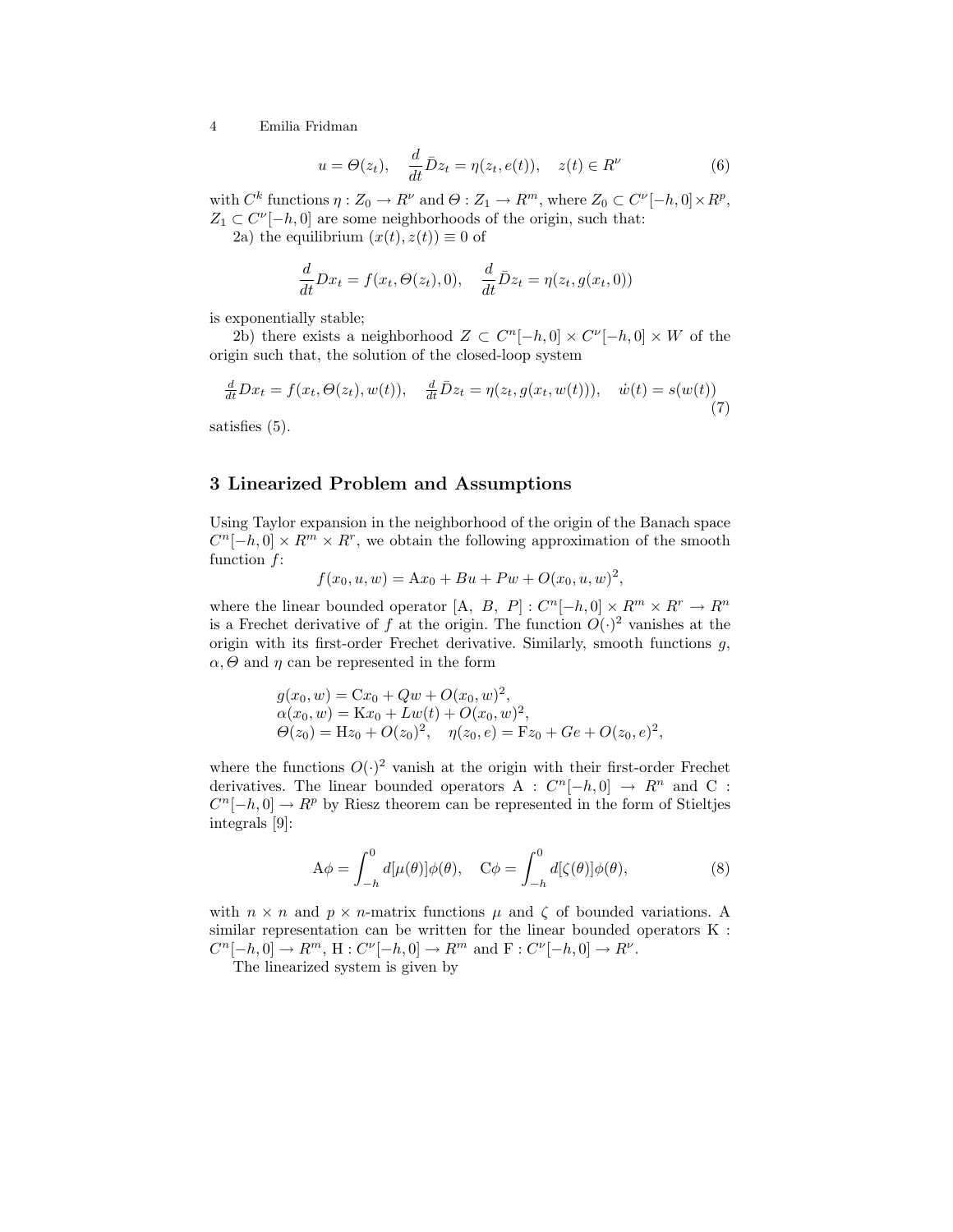$$
\frac{d}{dt}Dx_t = Ax_t + Bu(t) + Pw(t), \quad \dot{w}(t) = Sw(t), \quad e(t) = Cx_t + Qw(t).
$$
\n(9a-c)

The linearized state-feedback and error-feedback controllers have the form

$$
u(t) = \mathbf{K}x_t + L w(t) \tag{10}
$$

and

$$
u(t) = \mathbf{H}z_t, \quad \frac{d}{dt}\bar{D}z_t = \mathbf{F}z_t + Ge(t). \tag{11}
$$

respectively.

Similarly to the case without delay [11] we assume the following:

H1. The exosystem (2) is neutrally stable (i.e. Lyapunov stable in forward and backward time, and thus S has all its eigenvalues on the imaginary axis).

H2. The triple  $\{D, A, B\}$  is stabilizable, i.e. there exists a linear bounded operator  $K: C^{n}[-h, 0] \to R^{m}$  such that the system

$$
\frac{d}{dt}Dx_t = (A + BK)x_t
$$
\n(12)

is asymptotically stable.

H3. The pair

$$
\begin{bmatrix} A & P \\ 0 & S \end{bmatrix}, \quad [C \quad Q]
$$

is detectable in the following sense: there exists a  $(n + r) \times p$ -matrix G such that the system

$$
\frac{d}{dt} \begin{bmatrix} D\tilde{z}_{1t} \\ \tilde{z}_{2}(t) \end{bmatrix} = \left\{ \begin{bmatrix} A & P \\ 0 & S \end{bmatrix} + G[C & Q] \right\} \begin{bmatrix} \tilde{z}_{1t} \\ \tilde{z}_{2}(t) \end{bmatrix},
$$
\n(13)

where  $\bar{z}_1(t) \in R^n$ ,  $\bar{z}_2(t) \in R^r$ , is asymptotically stable.

We note that H2 is equivalent to the following condition [10]:<br>  $H2'$ . rank  $\left[\lambda |I - \int_{-h}^{0} d\left[\xi(\theta)\right] e^{\lambda \theta}] - \int_{-h}^{0} d\left[\mu(\theta)\right] e^{\lambda \theta}, B\right] = n$  $-\frac{\partial}{\partial h}d[\xi(\theta)]e^{\lambda\theta}]-\int_{-}^{0}$ <sup>o</sup> condition [10]:<br>  $\begin{bmatrix} -\frac{1}{n} d[\mu(\theta)]e^{\lambda \theta}, B \end{bmatrix} = n$  for all  $\lambda \in$ C with  $Re\lambda \geq 0$ .

Similar condition equivalent to H3 can be written for the case of  $Cx_t =$  $C_0x(t)$ , where  $C_0$  is a constant matrix. Some sufficient conditions for H2 and for finding a stabilizing controller  $u(t) = K_0x(t)$  or  $u(t) = K_1x(t-h)$  may be found e.g. in [7] (see also references therein) in terms of linear matrix inequalities. Similar sufficient conditions may be derived for H3.

## 4 Solution of the Regulator Problems

#### 4.1 Center manifold of the closed-loop system.

The solution of the output regulation problem is based on the center manifold theory [8], [9].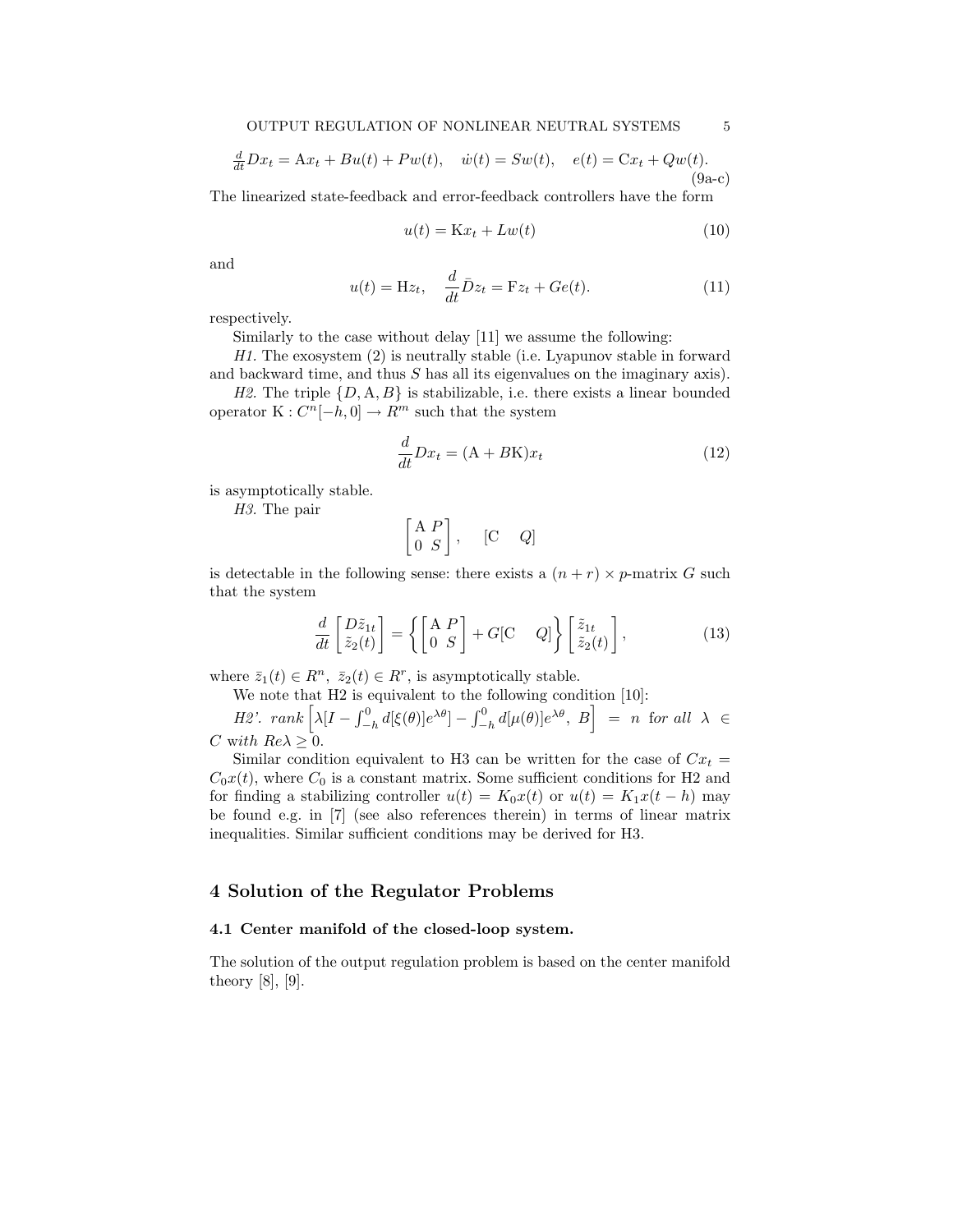Lemma 1. Let H0 hold. Assume that all eigenvalues of S are on the imaginary axis and that for some  $\alpha(x_t, w)$  condition 1a) holds. Then the closed-loop system (4) has a local center manifold  $x_t(\theta) = \pi(w(t))(\theta)$ ,  $\theta \in [-h, 0]$ , where  $\pi: W_0 \to C^n[-h, 0] \ (0 \in W_0 \subset W \subset R^r)$  is a  $C^k$  mapping with  $\pi(0)(\theta) \equiv 0$ . The center manifold is locally attractive, i.e. satisfies

$$
||x_t - \pi(w(t))|| \le Me^{-at}||x_0 - \pi(w(0))||, \quad M > 0, \ a > 0 \tag{14}
$$

for all  $x_0, w(0)$  sufficiently close to 0 and all  $t \geq 0$ .

Proof: The closed-loop system (4) has the form

$$
\dot{w}(t) = Sw(t) + O(w(t))^{2}, \n\frac{d}{dt}Dx_{t} = (A + BK)x_{t} + (P + BL)w(t) + O(x_{t}, w(t))^{2}.
$$
\n(15a,b)

By assumption, the zeros of the characteristic equation corresponding to (12) are in  $C^-$ , and the eigenvalues of the matrix S are on the imaginary axis.

It is well-known (see e.g.[8]) that according to this dichotomy, the space  $R^r \times C^n[-h, 0]$  of the initial values of the linear system

$$
\dot{w}(t) = Sw(t), \quad \frac{d}{dt}Dx_t = (A + BK)x_t + (P + BL)w(t), \tag{16}
$$

can be decomposed as a direct sum  $R^r \times C^n[-h, 0] = \mathcal{P} \oplus \mathcal{Q}$ , where  $\mathcal{P}$  and  $\mathcal{Q}$ are invariant sub-spaces of the solutions of (16), in the sense that for all initial conditions from  $P(\mathcal{Q})$ , solutions of (16) satisfy  $\{w(t), x_t\} \in \mathcal{P}(\{w(t), x_t\} \in$ Q) for all  $t > 0$ . Moreover, P is an r-dimensional and corresponds to solutions of (16) of the form  $p(t)e^{\lambda t}$ , where  $p(t)$  is a polynomial in t and  $\lambda$  is an eigenvalue of S. The space  $\mathcal Q$  corresponds to exponentially decaying solutions of (16). By Theorem 2.1 of [9] (p. 314) the system (15) has a local smooth center manifold  $x_0 = \pi(w)$ . The flow on this manifold is governed by (15a). By Theorem 2.2 of [9] (p.216) this manifold is locally attractive.  $\Box$ 

The function  $\pi$  which determines a center manifold of (4) can be considered as a function of one variable  $\pi : W_0 \to C^n[-h, 0]$  in the Banach space or a function of two variables  $\pi : W_0 \times [-h, 0] \to R^n$  in the Euclidean space. Further we find relation between the smoothness properties in both considerations by introducing two classes of functions:

Class  $\mathcal{M}_1$  of  $C^1$  functions  $\pi : W_0 \to C^n[-h, 0](W_0 \subset R^r)$ , satisfying the following conditions:

(i) For each  $w \in W_0$  there exists a continuous in  $\theta \in [-h, 0]$  partial derivative  $\partial \pi(w)(\theta)$  $\frac{w(\theta)}{\partial \theta} \stackrel{\Delta}{=} \gamma(w)(\theta);$ 

(ii) The function  $\gamma: W_0 \to C^n[-h, 0]$  is continuous.

Class  $\mathcal{M}_2$  of functions  $\psi : W_0 \to C^n[-h, 0]$  such that the functions  $\bar{\psi}(w,\theta) \stackrel{\Delta}{=} \psi(w)(\theta), \ \bar{\psi}: W_0 \times [-h,0] \to R^n$  are continuously differentiable.

Proposition 1. [6]  $\mathcal{M}_1 = \mathcal{M}_2$ .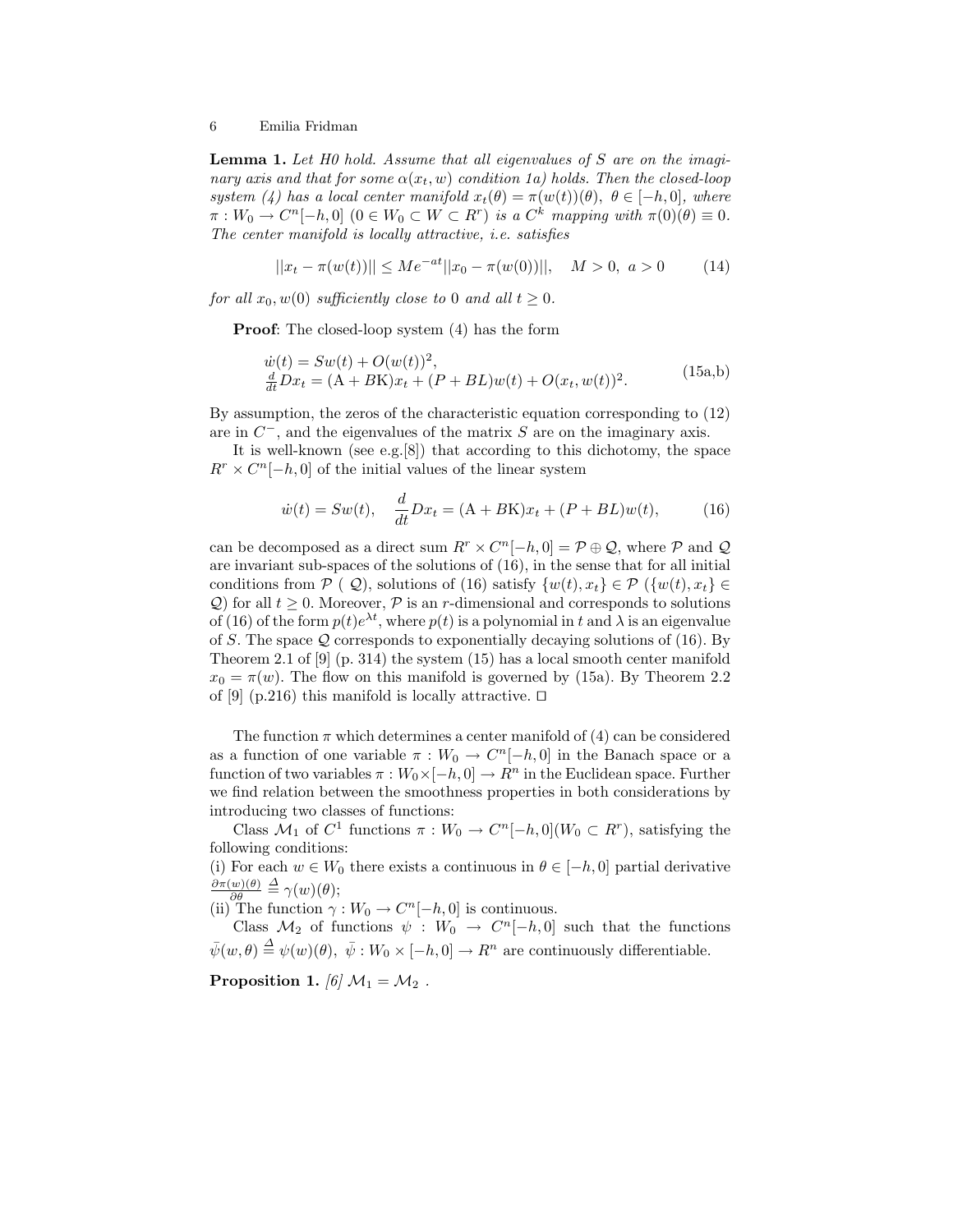**Lemma 2.** Assume H0. A  $C^1$  mapping  $\pi : W_0 \to C^n[-h, 0], \ \pi(0) = 0$  defines a center manifold  $x_t(\theta) = \pi(w(t))(\theta)$ ,  $\theta \in [-h, 0]$  of (4) if and only if  $\pi \in$  $\mathcal{M}_1$  and  $\forall w \in W_0$ ,  $\forall \theta \in [-h, 0]$  it satisfies the following system of partial differential equations

$$
\frac{\partial \pi(w)(\theta)}{\partial w} s(w) = \frac{\partial \pi(w)(\theta)}{\partial \theta} \n\underline{\partial}[\frac{\pi(w)}{\partial w}] s(w) = f(\pi(w), \alpha(\pi(w), w), w).
$$
\n(17a,b)

**Proof.** Note that for a  $C^1$  mapping  $\pi : W_0 \to C^n[-h, 0]$  and for  $w(t)$ , satisfying (2), we find that for each  $\theta \in [-h, 0]$ 

$$
\frac{d}{dt}[\pi(w(t))(\theta)] = \frac{\partial \pi(w(t))(\theta)}{\partial w} s(w(t)).
$$
\n(18)

*Necessity*: Let a  $C^1$  mapping  $\pi : W_0 \to C^n[-h, 0]$  determine a center manifold of (15). Then there exists  $\delta > 0$  such that  $x_t(\theta) = \pi(w(t))(\theta)$  satisfies (4) for  $t \in [-\delta, \delta]$  and, hence

$$
\frac{\frac{\partial x_t(\theta)}{\partial t}}{\frac{\partial Dx_t}{\partial t}} = \frac{\frac{\partial x_t(\theta)}{\partial \theta}}{\frac{\partial \phi}{\partial t}}, \quad x_0 = \phi, \quad \theta \in [-h, 0], \quad t \in [-\delta, \delta],
$$
\n
$$
\frac{\frac{\partial Dx_t}{\partial t}}{\frac{\partial t}{\partial t}} = f(x_t, \alpha(x_t, w(t)), w(t)), \quad \dot{w}(t) = s(w(t)).
$$
\n(19)

Substituting  $x_t = \pi(w(t))$ ,  $w(0) = w$ ,  $t \in [-\delta, \delta]$  into (19) and setting further  $t = 0$ , we obtain that for all  $w \in W_0$ ,  $\pi(w)(\theta)$  is differentiable in  $\theta \in [-h, 0]$ and  $\pi$  satisfies (17). The function  $\frac{\partial \pi}{\partial \theta}$  :  $W_0 \to C^n[-h, 0]$  is continuous since the left hand side of (17a) has the same property.

Sufficiency: let a  $C^1$  mapping  $\pi : W_0 \to C^n[-h, 0]$  satisfy (17). Substitute  $w = w(t)$  into (17), where  $w(t)$  is a solution of (2), then  $x_t = \pi(w(t))$  satisfies (19) (and thus (4)) and therefore  $\pi$  determines the invariant manifold of (4).  $\Box$ 

Remark 1. Approximate solution to (17) can be found in a form of series expansions in the powers of  $w$  (similarly to [8], [14], [1]).

#### 4.2 State-Feedback Regulator Problem

Applying Lemmas 1 and 2, we obtain regulator equations by using arguments of [11].

**Lemma 3.** Under H0 and H1 assume that for some  $\alpha(x_t, w)$  condition 1a) holds. Then, condition 1b) is also fulfilled iff there exists a  $C^k$  ( $k \geq 2$ ) mapping  $\pi: W_0 \to C^n[-h, 0], \ \pi(0) = 0$  satisfying (17) and the algebraic equation

$$
g(\pi(w), w) = 0.\t(20)
$$

Proof is similar to [6].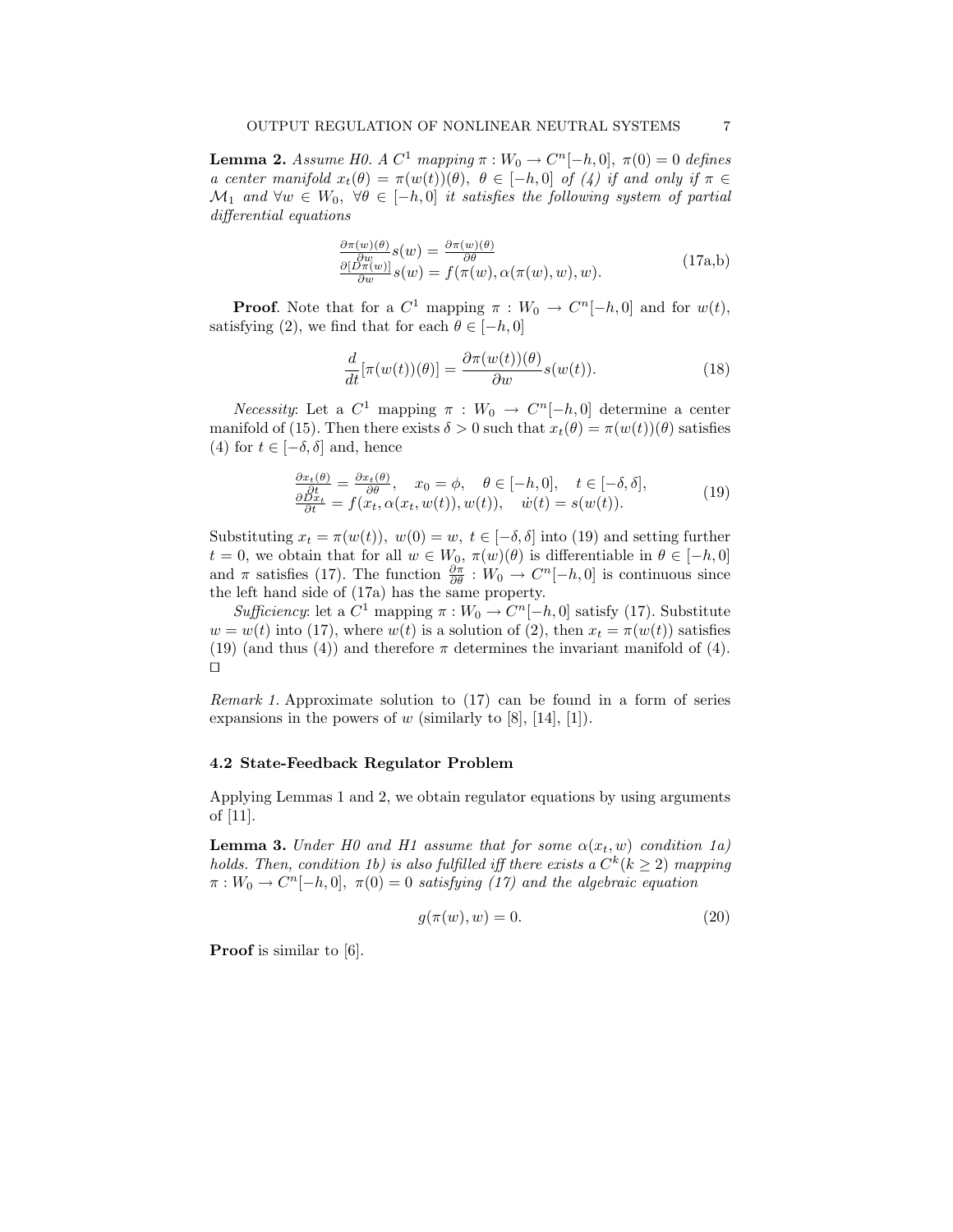Theorem 1. Under H0, H1 and H2, the state-feedback regulator problem is solvable if and only if there exist  $C^k(k \geq 2)$  mappings  $x_0(\theta) = \pi(w)(\theta)$ , with  $\pi \in \mathcal{M}_1$ ,  $\pi(0)(\theta) = 0$ , and  $u = c(w)$ , with  $c(0) = 0$ , both defined in a neighborhood  $W \subset R^r$  of the origin, satisfying the conditions  $\forall w \in W_0$ ,  $\forall \theta \in$  $[-h, 0]$ 

$$
\frac{\frac{\partial \pi(w)(\theta)}{\partial w} s(w)}{\frac{\partial [D\pi(w)]}{\partial w} s(w)} = f(\pi(w), c(w), w), \n g(\pi(w), w) = 0.
$$
\n(21a-c)

Suppose that  $\pi$  and c satisfy (21), then the state-feedback

$$
u = \alpha(x_t, w(t)) = c(w(t)) + K[x_t - \pi(w(t))],
$$
\n(22)

where K is a stabilizing gain which is defined in  $H2$ , solves the state-feedback regulator problem.

Proof. The necessity follows immediately from Lemma 3. For the sufficiency consider the state-feedback (22). This choice satisfies 1a), since

$$
f(x_t, \alpha(x_t, 0), 0) = (A + BK)x_t + O(x_t)^2.
$$

Moreover, by construction

$$
\alpha(\pi(w), w) = c(w)
$$

and therefore, (21a), (21b) reduce to (17). From (21c) by Lemma 2 it follows that condition 1b) is also fulfilled.  $\square$ 

#### 4.3 Error-Feedback Regulator Problem

Applying Lemmas 1 and 2 to the system (7), we obtain the following:

**Lemma 4.** Let  $H0$  hold. Assume that all eigenvalues of  $S$  are on the imaginary axis and that for some  $\theta(z_t)$  and  $\eta(z_t, e)$  condition 2a) holds. Then (i) the closed-loop system (7) has a local center manifold  $x_t(\theta) = \pi(w(t))(\theta)$ ,  $z_t(\theta) = \sigma(w(t))(\theta)$ , where  $\pi : W_0 \to C^n[-h, 0], \sigma : W_0 \to C^n[-h, 0]$  (0  $\in$  $W_0 \subset W \subset R^r$ ) are  $C^k$  mappings with  $\pi(0)(\theta) \equiv 0, \ \sigma(0)(\theta) \equiv 0;$ (ii) the center manifold is locally attractive, i.e. satisfies

$$
||x_t - \pi(w(t))|| + ||z_t - \sigma(w(t))|| \le Me^{-at}(||x_0 - \pi(w(0))|| + ||z_0 - \sigma(w(0))||),
$$
  
  $M > 0, a > 0$ 

(23) for all  $x_0, z_0, w(0)$  sufficiently close to 0 and all  $t \geq 0$ . (iii)  $C^1$  mappings  $\pi : W_0 \to C^n[-h, 0], \ \pi(0)(\theta) = 0, \ \sigma : W_0 \to C^{\nu}[-h, 0],$  $\sigma(0)(\theta) = 0$  define a center manifold  $x_t(\theta) = \pi(w(t))(\theta)$ ,  $z_t(\theta) = \sigma(w(t))(\theta)$ ,  $\theta \in$  $[-h, 0]$  of (7) if and only if  $\pi : W_0 \times [-h, 0] \to R^n$ ,  $\sigma : W_0 \times [-h, 0] \to R^{\nu}$  are continuously differentiable functions and  $\forall w \in W_0$ ,  $\forall \theta \in [-h, 0]$  they satisfy the following system of partial differential equations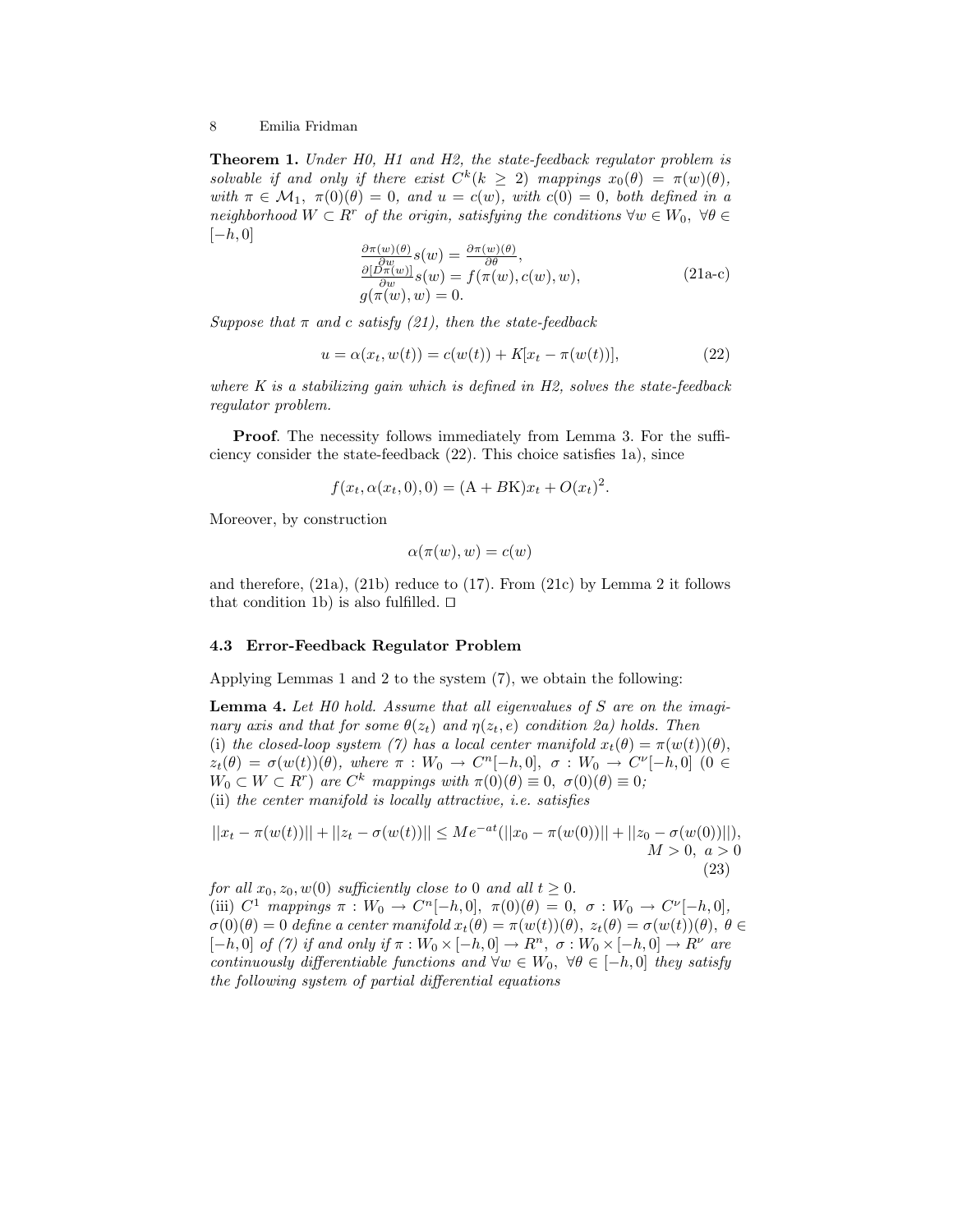$$
\frac{\frac{\partial \pi(w)(\theta)}{\partial w} s(w)}{\frac{\partial D\pi(w)}{\partial w} s(w)} = f(\pi(w), \theta(\sigma(w)), w), \quad \frac{\frac{\partial \sigma(w)(\theta)}{\partial w} s(w)}{\frac{\partial D\sigma(w)}{\partial w} s(w)} = \eta(\sigma(w), 0). \quad (24a-d)
$$

*Remark 2.* In the case when  $z(t) = col{z_1(t), z_2(t)}$ , where  $z_2$  appears in (7) without delay and thus  $col\{z_{1t}(\theta), z_{2}(t)\} = col\{\sigma_1(w(t))(\theta), \sigma_2(w(t))\},$  (24b) holds only for  $\sigma = \sigma_1$ .

Similarly to Lemma 3, the following lemma can be proved

**Lemma 5.** Under H0 and H1, assume that for some  $\Theta(z_t)$  and  $\eta(z_t, e)$  condition 2a) holds. Then, condition 2b) is also fulfilled iff there exist  $C^k$  ( $k \geq 2$ ) mappings  $\pi : W_0 \to C^n[-h, 0], \ \pi(0) = 0, \ \sigma : W_0 \to C^{\nu}[-h, 0], \ \sigma(0) = 0$ satisfying  $(24)$  and the algebraic equation  $(20)$ .

From the latter lemmas we deduce a necessary and sufficient condition for the solvability of the error-feedback regulator problem

Theorem 2. Under H0-H3, the error-feedback regulator problem is solvable if and only if there exist  $C^k(k \geq 2)$  mappings  $x_0(\theta) = \pi(w)(\theta)$ , with  $\pi \in$  $\mathcal{M}_1, \ \pi(0)(\theta) = 0$ , and  $u = c(w)$ , with  $c(0) = 0$ , both defined in a neighborhood  $W \subset R^r$  of the origin, satisfying the conditions  $(21) \forall w \in W$ ,  $\forall \theta \in [-h, 0].$ 

Suppose that  $\pi$  and c satisfy (21), and that a linear bounded operator H  $: C^n[-h, 0] \to R^m$  is such that the system

$$
\frac{d}{dt}Dx_t = (A + BH)x_t
$$
\n(25)

is asymptotically stable. Then the error-feedback  $(6)$ , where

$$
z(t) = col{z1(t), z2(t)}, \ \eta = col{\eta1, \eta2}, \ \bar{D} = diag{D, I},
$$
  
\n
$$
u = \Theta(zt) = c(z2(t)) + H[z1t - \pi(z2(t))],
$$
  
\n
$$
\eta1(z1t, z2(t), e(t)) = f(z1t, \Theta(zt), z2(t)) - G1(h(z1t, z2(t)) - e(t)),
$$
  
\n
$$
\eta2(z1t, z2(t), e(t)) = s(z2(t)) - G2(h(z1t, z2(t)) - e(t)),
$$
\n(26)

and where  $G = col{G_1, G_2}$  is defined in H3, solves the regulator problem.

Proof. The necessity follows immediately from Lemma 5. For the sufficiency we note, that there exist a linear bounded operator  $H: C^{\nu}[-h, 0] \to R^m$ and a matrix  $G = col{G_1, G_2}$  such that (25) and (13) are asymptotically stable. A standard calculation shows that for any  $m \times r$ -matrix K, the characteristic quasipolynomial that corresponds to the system

$$
\begin{bmatrix} \frac{d}{dt}Dx_t \\ \frac{d}{dt}\bar{D}z_{1t} \\ \dot{z}_2(t) \end{bmatrix} = \begin{bmatrix} A & BH & BK \\ G_1C & A + BH - G_1C & P + BK - G_1Q \\ G_2C & -G_2C & S - G_2Q \end{bmatrix} \begin{bmatrix} x_t \\ z_{1t} \\ z_2(t) \end{bmatrix}
$$
(27)

is equal to the product of the characteristic quasipolynomials that correspond to (25) and (13) respectively. Therefore, (27) is asymptotically stable.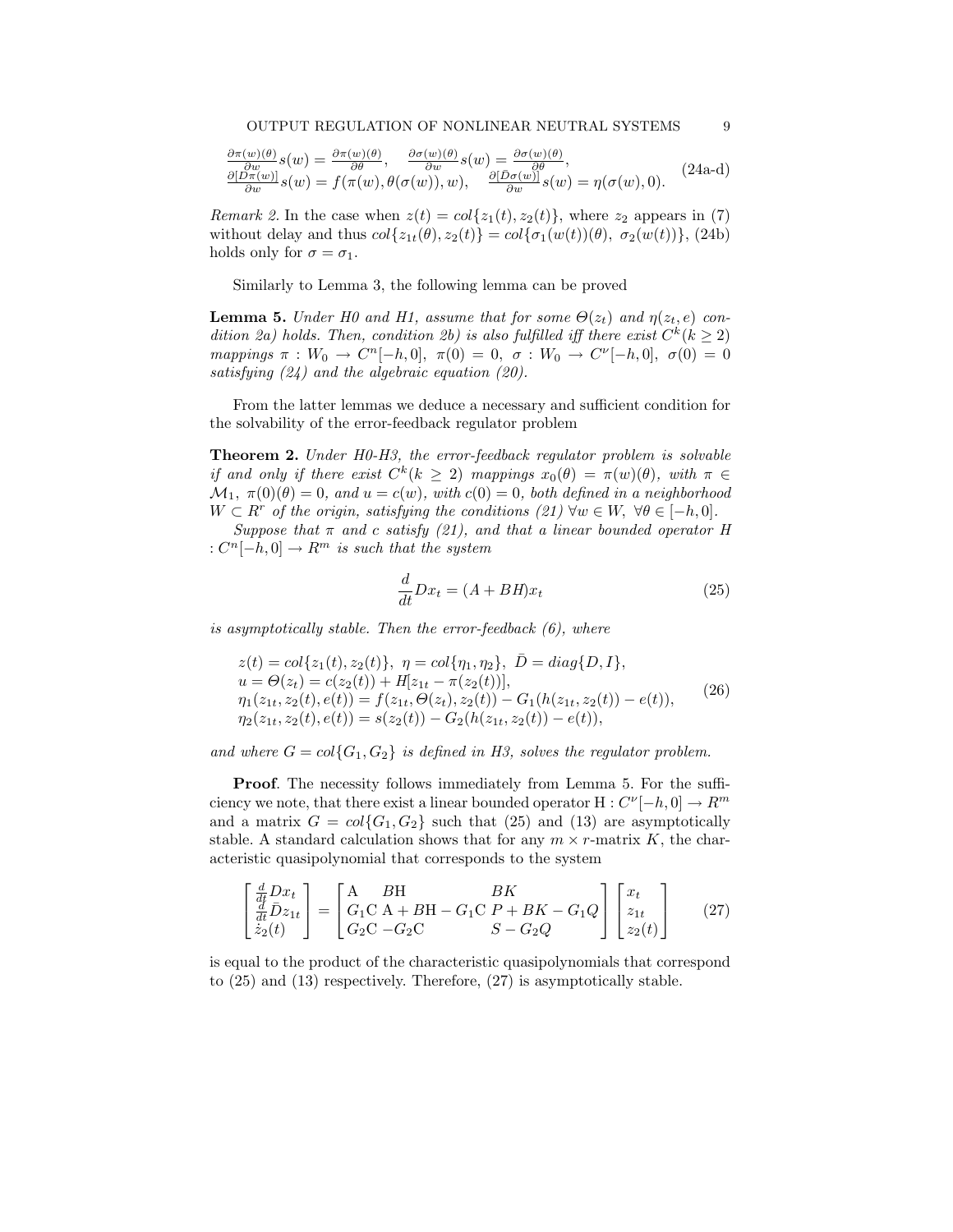Consider the error-feedback controller of (6), (26). The linearized system corresponding to the closed-loop system (7) has exactly the form of (27), where · ·

$$
K = \left[\frac{\partial c}{\partial w}\right]_{w=0} - \text{H}\left[\frac{\partial \pi}{\partial w}\right]_{w=0}
$$

.

Thus requirement 2a) is satisfied. By construction  $z_2(t)$  appears in (7) without delay and thus (21a)-(21b) imply (24) with  $\sigma(w) = col{\sigma_1(w), \sigma_2(w)}$  $col\{\pi(w), w\}$ , where in (24b)  $\sigma = \sigma_1$ . Thus requirement 2b) follows from Lemma 5.  $\Box$ 

## 5 Linear Case.

#### 5.1 Linear Regulator equations.

Consider the linear regulator problem (9). In the linear case the center manifold has a form  $x_t = \Pi(\theta)w(t)$ , where  $\Pi$  is an  $n \times r$  matrix function continuously differentiable in  $\theta \in [-h, 0]$ . From Theorems 1 and 2 it follows, that the linear problem (9) is solvable iff there exists  $\Pi$  and an  $m \times r$ -matrix  $\Gamma$  that satisfy the following system

$$
\dot{\Pi}(\theta) = \Pi(\theta)S, \quad \theta \in [-h, 0],
$$
  
\n
$$
(DH)S = \int_{-h}^{0} d[\mu(\theta)]\Pi(\theta) + BT + P,
$$
  
\n
$$
\int_{-h}^{0} d[\zeta(\theta)]\Pi(\theta) + Q = 0.
$$
\n(28a-c)

Eq. (28a) yields  $\Pi(\theta) = \Pi(0) \exp S\theta$ . Substituting the latter into (28b) and (28c), we obtain the following linear algebraic system for initial value  $\Pi(0)$ :

$$
[H(0) - \int_{-h}^{0} d[\xi(\theta)] H(0)e^{S\theta}]S = \int_{-h}^{0} d[\mu(\theta)] H(0)e^{S\theta} + BT + P,
$$
  

$$
\int_{-h}^{0} d[\zeta(\theta)] H(0)e^{S\theta} + Q = 0.
$$
 (29)

The latter system is a generalization of Francis equations [4] to the case of neutral systems.

We consider now a particular, but important in applications case of (9) with <sup>1</sup>  $\Omega$ 

$$
Dx_t = x(t) - \sum_{i=1}^{k} D_i x(t - h_i) - \int_{-h}^{0} D_d(\theta) x(t + \theta) d\theta,
$$
  
\n
$$
Ax_t = \sum_{i=0}^{k} A_i x(t - h_i) + \int_{-h}^{0} A_d(\theta) x(t + \theta) d\theta,
$$
  
\n
$$
Cx_t = \sum_{i=0}^{k} C_i x(t - h_i) + \int_{-h}^{0} C_d(\theta) x(t + \theta) d\theta,
$$
\n(30)

where  $0 = h_0 < h_1 < \ldots < h_k \leq h$ ,  $D_d$ ,  $A_d$  and  $C_d$  are piecewise continuous matrix functions and where  $D_i$ ,  $A_i$  and  $C_i$  are constant matrices of the appropriate dimensions. In this case (29) has the form: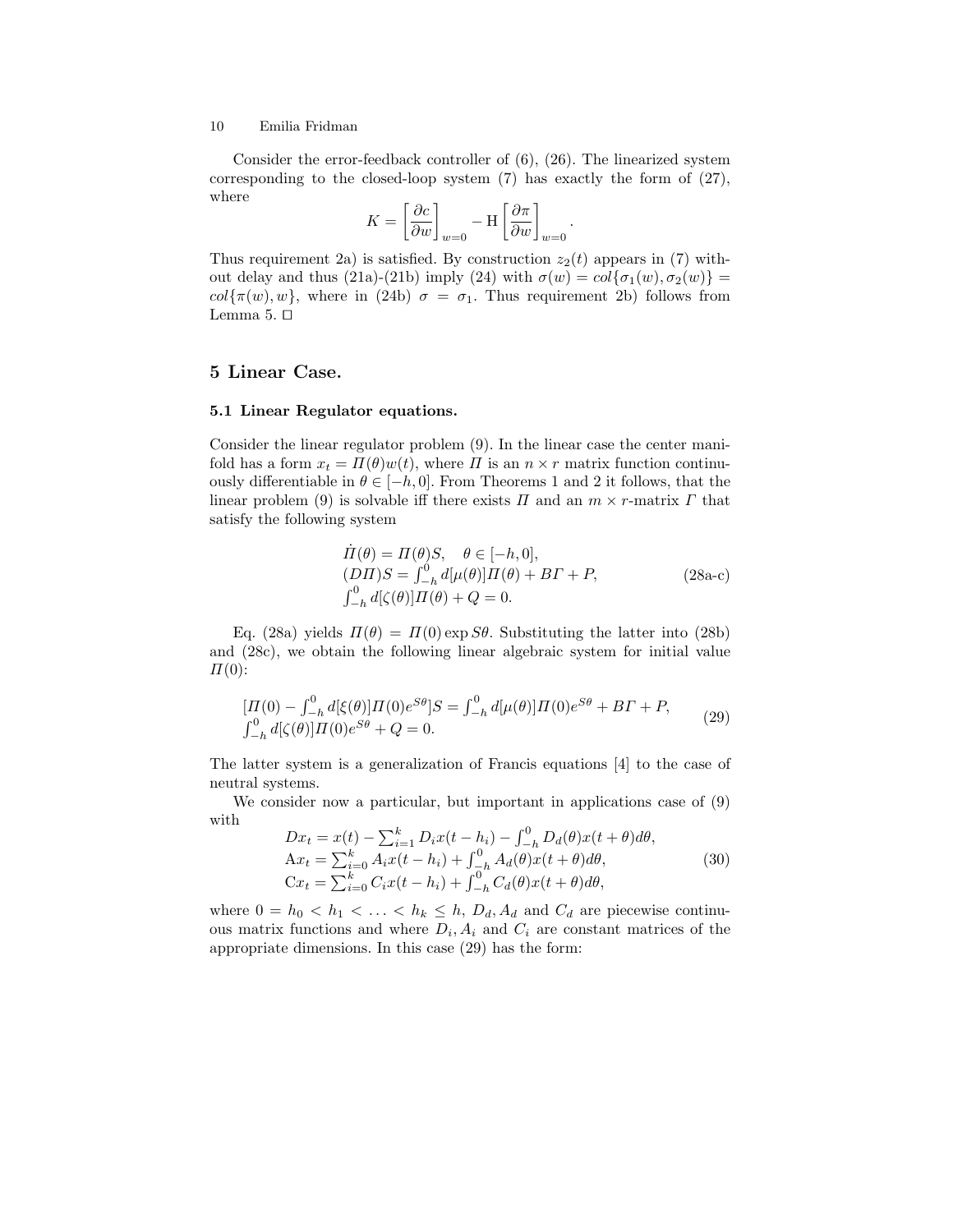$$
[H(0) - \sum_{i=1}^{k} D_i H(0) e^{-Sh_i} - \int_{-h}^{0} D_d(\theta) H(0) e^{S\theta} d\theta] S = \sum_{i=0}^{k} A_i H(0) e^{-Sh_i} + \int_{-h}^{0} A_d(\theta) H(0) e^{S\theta} d\theta + B\Gamma + P, \sum_{i=0}^{k} C_i H(0) e^{-Sh_i} + \int_{-h}^{0} C_d(\theta) H(0) e^{S\theta} d\theta + Q = 0.
$$
\n(31)

Theorem 3. Under H0-H2, the linear state-feedback regulator problem (9) ((9) and (30)) is solvable if and only if there exist  $n \times r$  and  $m \times r$ -matrices  $\Pi(0)$  and  $\Gamma$  which solve the linear matrix equations (29) ((31)).

In the case of error-feedback regulator problem, the similar result holds under H0-H3.

Consider the case of (30) with the general controller output. We assume that the regulator problem for (9) without delay, i.e. for

$$
(I - \sum_{i=1}^{k} D_i)\dot{x}(t) = (\sum_{i=0}^{k} A_i)x(t) + Bu(t) + P w(t),
$$
  
\n
$$
\dot{w}(t) = Sw(t),
$$
  
\n
$$
e(t) = (\sum_{i=0}^{k} C_i)x(t) + Qw(t)
$$

is solvable for all  $P$  and  $Q$ . This is equivalent (see e.g. [4]) to the following assumption

**A1.**  $det\mathcal{G}_0(\lambda) \neq 0$  for all eigenvalues  $\lambda$  of S, where

$$
\mathcal{G}_0(\lambda) = \left(\sum_{i=0}^k C_i\right)[\lambda(I - \sum_{i=1}^k D_i) - \sum_{i=0}^k A_i]^{-1}B.
$$

Under A1 the linear regulator equations

$$
(I - \sum_{i=1}^{k} D_i) \Pi_0 S = (\sum_{i=0}^{k} A_i) \Pi_0 + B\Gamma + P, \quad (\sum_{i=0}^{k} C_i) \Pi_0 + Q = 0,
$$

where  $\Pi_0$  and  $\Gamma$  are constant matrices, are solvable for all  $P$  and  $Q$ . Then, by the implicit function theorem for all small enough  $h > 0$  (31) is solvable. We have:

**Proposition 2.** Under H0-H2 and A1, the output regulation of  $(9)$  with  $(30)$ via state-feedback of  $(10)$  is achievable and the regulator equations  $(31)$  are solvable for all small enough h.

### 6 Conclusions

The geometric theory of output regulation is generalized to nonlinear neutral type systems. It is shown that the state-feedback and the error-feedback regulator problems are solvable, under the standard assumptions on stabilizability and detectability of the linearized system, if and only if a set of regulator